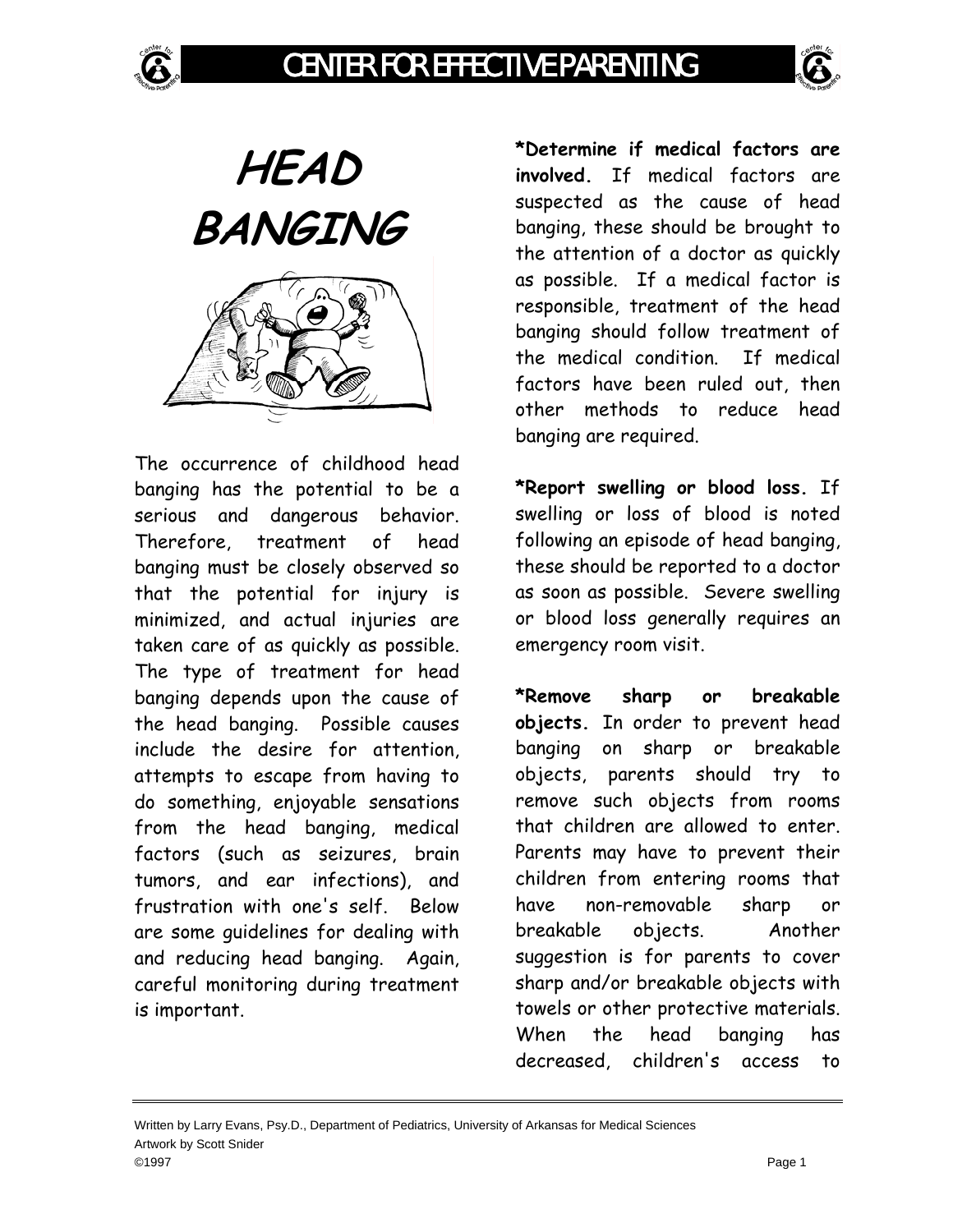these objects can be gradually increased.

**\*Reward appropriate behavior.** For head banging that results from a desire for attention, an increase in attention for appropriate (non-head banging) behaviors should be given. Episodes of head banging should be ignored, and **nothing** should be said or given to children while they are head banging. **Nobody** should look at children or touch them while they are head banging. Ignoring head banging often requires leaving the room. Parents may find that ignoring results in a temporary increase in head banging, followed by a rapid decline. It is important for parents to continue ignoring during the temporary increase and to discretely examine their children for bleeding or swelling following more intensive head banging episodes.

**\*Don't negatively reinforce.** For head banging that results from children trying to escape having to do something, treatment involves not allowing children to get out of doing what they are asked. When children are required to do something but instead begin to head bang, the head banging should be ignored and children should be required to follow the request. Failure to do so should result in implementation of discipline

methods that are ordinarily used in the home (sent to room, physically guided to do the task, time-out, etc.)

**\*Explain dangers of head banging.**  If the cause of the head banging appears to be due to the sensation from head banging, it is important for parents to explain to children the possible dangers of the behavior. A number of the possible alternative activities should be discussed with children, and they should be allowed to think of some things to do instead of head banging. Ample materials and space should be made available to children to engage in activities other than head banging. Attention should be given to children for appropriate behavior other than head banging.

**\*Determine if psychological factors are involved.** Head banging due to frustration and the desire to punish one's self may indicate other problems such as depression, poor self-concept, and helplessness. Parents should consult with a mental health professional for help in dealing with these other problems that may result in head banging or more serious problems.

**\*Consult professional help if necessary.** Regardless of the cause of head banging, if the head banging